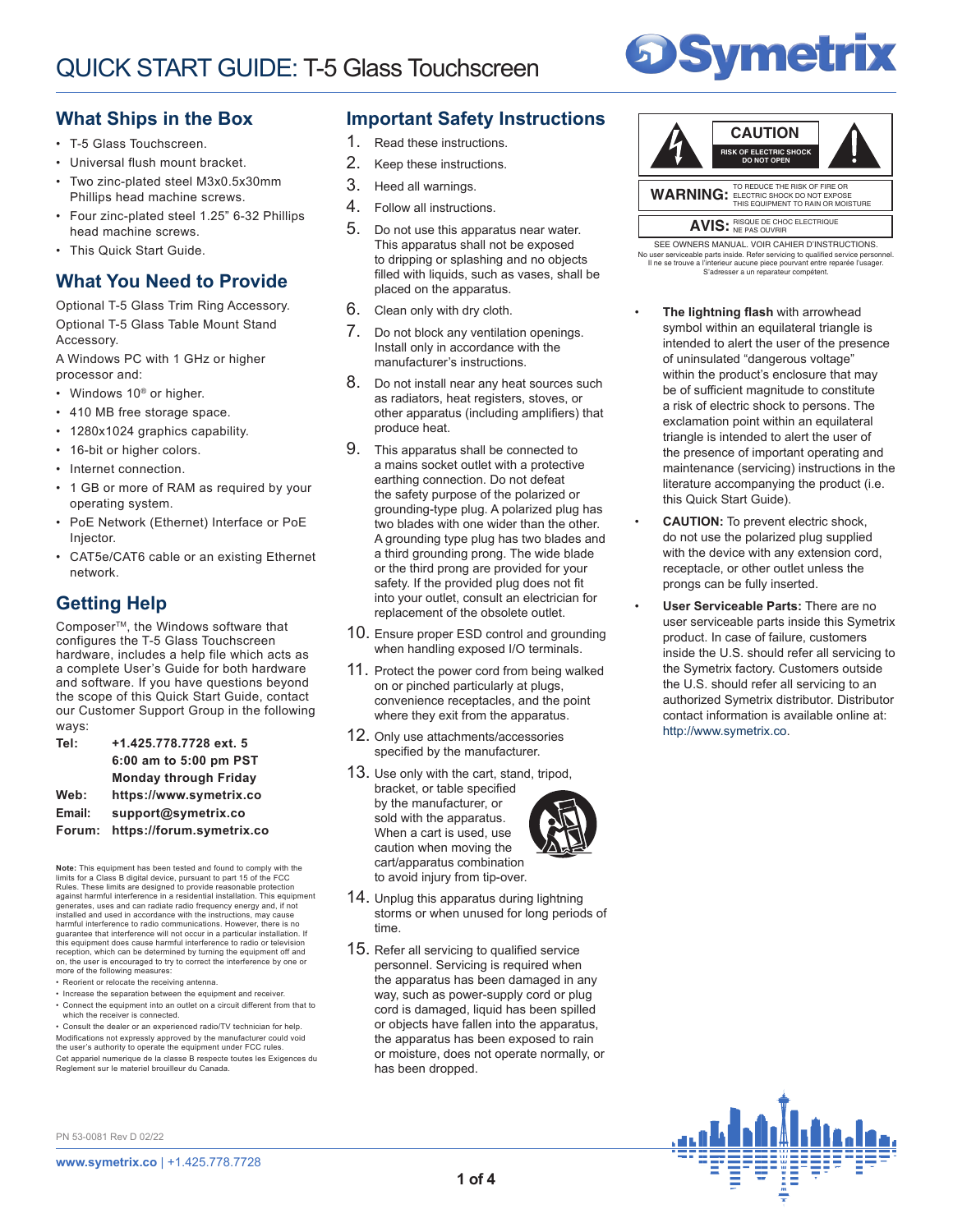

## **Hardware Installation**







mount wall bracket into the wall mounted back box using

1a. Screw the universal flush

(not included): Holding the T-5 trim ring in place, screw the universal flush mount bracket into the wall mounted back box.

1C. For table mounting, attach the universal flush mount wall bracket to the optional T-5 Glass Table Mount Stand (not included) using the screws provided with the stand.

2. Connect the CAT5/6 cable to the T-5 Glass Touchscreen.



- $3.$  Attach the T-5 Glass Touchscreen onto the universal flush mount wall bracket by first hooking the snaps on the touchscreen rear panel onto the top tabs of the wall bracket. Then press the bottom of the touchscreen enclosure to snap the bottom hooks onto the tabs of the wall bracket.
- 4. To remove the T-5 Glass Touchscreen from the universal flush mount wall bracket, insert a pry-tool (e.g. flat head screwdriver) in the bottom slot between the T-5 Glass Touchscreen and the bracket. Gently twist/rotate the tool from one side to the other to disengage the tabs on T-5 Glass Touchscreen from the flanges on the bracket.

## **Software Installation**

Composer<sup>™</sup> is the software that provides real-time set-up and control of the T-5 Glass Touchscreen from a Windows PC environment.

Use the following procedure to install Composer<sup>™</sup> on your computer.

#### **From the Symetrix web site (http://www.symetrix.co):**

- 1. Download the Composer<sup>™</sup> software installer from the Symetrix web site.
- 2. Double-click on the file you just downloaded and follow the on screen directions to install.

After installing the software, refer to the Help File for full connection and configuration information.

## **Network Setup**

#### **About DHCP**

T-5 Glass Touchscreen boots with DHCP enabled by default. This means that as soon as you connect it to a network, it will look for a DHCP server in order to obtain an IP address. If a DHCP server is present, T-5 Glass Touchscreen will obtain an IP address from it. This process may take several minutes. With your PC attached to the same network, and thus getting its IP address from the same DHCP server, all will be ready to go.

When there is no DHCP server present to assign IP addresses to either T-5 Glass Touchscreen, and you are using Windows default network settings, your PC will set an IP in the range of 169.254.x.x with a Subnet Mask of 255.255.0.0 in order to communicate with T-5 Glass Touchscreen. This default setting to an Automatic Private IP Address in the range of 169.254.x.x uses the last four alphanumeric characters of T-5 Glass Touchscreen's MAC address (MAC address hex value is converted to decimal for IP address) for the x.x values. For reference, T-5 Glass Touchscreen's MAC address can be found on a sticker on the bottom of the hardware.

Even if the PC's default settings have been changed, T-5 Glass Touchscreen will try to establish communications by setting up appropriate routing table entries to reach devices with 169.254.x.x addresses.

#### **Connecting to Radius NX, Radius, Prism, and Edge from a host computer on the same LAN**

The Radius NX, Radius, Prism, Edge, and the host computer require the following 3 items:

1. IP Address - The unique address of a node on a network.

2. Subnet Mask - Configuration that defines which IP Addresses are included in a particular subnet.

3. Default Gateway (optional) - The IP address of a device that routes traffic from one subnet to another. (This is only needed when the PC and Radius NX, Radius, Prism, or Edge are on different subnets).

If you are putting Radius NX, Radius, Prism, or Edge on an existing network, a network administrator will be able to provide the above information or it may have been provided automatically by a DHCP server. For security reasons, it is not recommended to put Radius NX, Radius, Prism, and Edge directly on the Internet. If you do, a network administrator or your Internet Service Provider can provide the above information.



PN 53-0081 Rev D 02/22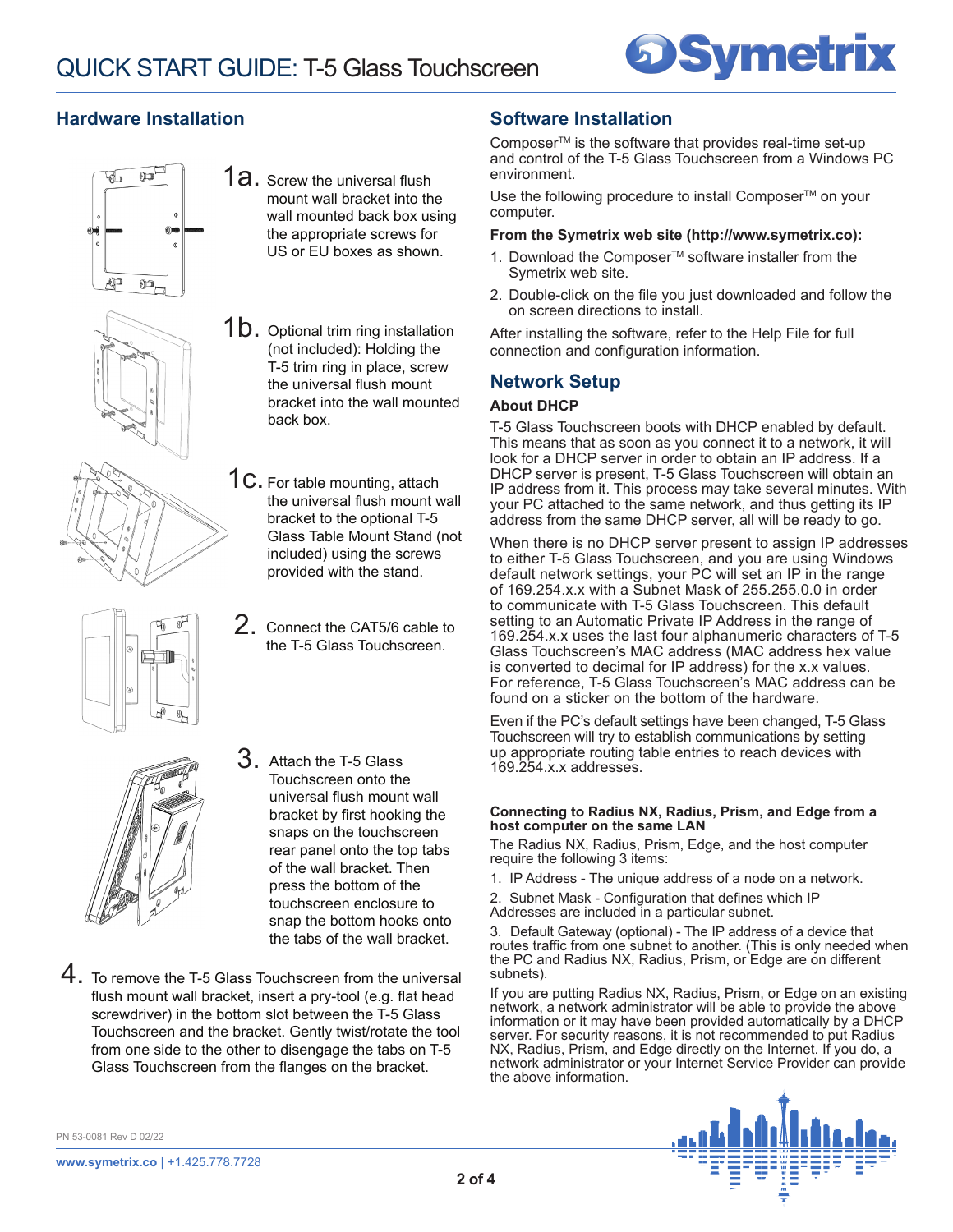

If you are on your own private network, directly or indirectly connected to Radius, Prism, or Edge, you may allow Radius NX, Radius, Prism, or Edge to choose an automatic IP address or you may choose to assign it a static IP address. If you are building your own separate network with static assigned addresses, you may consider using an IP address from one of the "Private-Use" networks noted in RFC-1918:

- 1. 172.16.0.0/12 = IP Addresses 172.16.0.1 through 172.31.254.254 and a Subnet Mask of 255.240.0.0
- 2. 192.168.0.0/16 = IP Addresses 192.168.0.1 through 192.168.254.254 and a Subnet Mask of 255.255.0.0
- 3. 10.0.0.0/8 = IP Addresses 10.0.0.1 through \_\_\_10.254.254.254 and a Subnet Mask of 255.255.0.0

# **Configuring IP Parameters**

#### **Locating Hardware**

|            | Ctrl+Shift+L<br>Locate Hardware                                                        |
|------------|----------------------------------------------------------------------------------------|
| $-$ or $-$ | Discovery of, and connection to, T-5 Glass<br>Touchscreen hardware is done with the Lo |
| $-$ or $-$ | Hardware dialog found under the Hardware<br>menu or by clicking the Locate Hardware io |
|            | in the tool bar or on a particular T-5 Glass                                           |

e with the Locate the Hardware e Hardware icon ar T-5 Glass Touchscreen unit itself.

## **IP Configuration with ComposerTM**

The Locate Hardware dialog will scan the network and list available units. Select the T-5 Glass Touchscreen unit you wish to assign an IP address to and click the Properties button. If you wish to assign T-5 Glass Touchscreen a static IP address, select "Use the following IP address" under Properties, and enter the appropriate IP address, Subnet mask and Gateway. Click OK when finished. Now, back in the locate hardware dialog, ensure the T-5 Glass Touchscreen device is selected and click "Select Hardware Unit" to use this T-5 Glass Touchscreen hardware in your Site File. Close the Locate Hardware dialog.

## **Reset Switch**

To be used under the supervision of technical support, it has the ability to reset the T-5 Glass Touchscreen's network configuration and completely reset the unit to factory defaults.

Locate the reset switch through the vents on the top side of the T-5 Glass Touchscreen's rear cover.

- 1. Short press and release: Reboots the unit.
- 2. Long press and hold, release when unit reboots: Resets network configuration, returns to DHCP.
- 3. Apply power while holding, release after unit boots then reboots: Factory resets unit.

PN 53-0081 Rev D 02/22

## **Declaration of Conformity**

We, **Symetrix Incorporated**, 6408 216th St. SW, Mountlake Terrace, Washington, USA, declare under our sole responsibility that the product:

#### **T-5 Glass Touchscreen**

to which this declaration relates, is in conformity with the following standards:

**EN 55032, EN 55103-2, EN 61000-3-2, EN 61000-3-3 (EMC-International),**

#### **FCC Part 15 (EMC-USA),**

**RoHS (health/environmental),**

#### **UKCA, EAC**

The technical construction file is maintained at:

**Symetrix, Inc.**

6408 216th St. SW

Mountlake Terrace, WA, 98043 USA

The authorized representative located within the European Community is:

#### **World Marketing Associates**

P.O. Box 100 St. Austell, Cornwall, PL26 6YU, U.K. Date of issue: January 15th, 2019 Place of issue: Mountlake Terrace, Washington, USA Authorized signature:

**Mark Graham, CEO, Symetrix Incorporated.**

**Note:** This equipment has been tested and found to comply with the limits for a Class A digital device, pursuant to part 15 of the FCC Rules. These limits are designed to provide reasonable protection against harmful interference when the equipment is operated in a commercial environment. This equipment generates, uses, and can radiate radio frequency energy and, if not installed and used in accordance with the instruction manual, may cause harmful interference to radio communications. Operation of this equipment in a residential area is likely to cause harmful interference in which case the user will be required to correct the interference at his own expense.